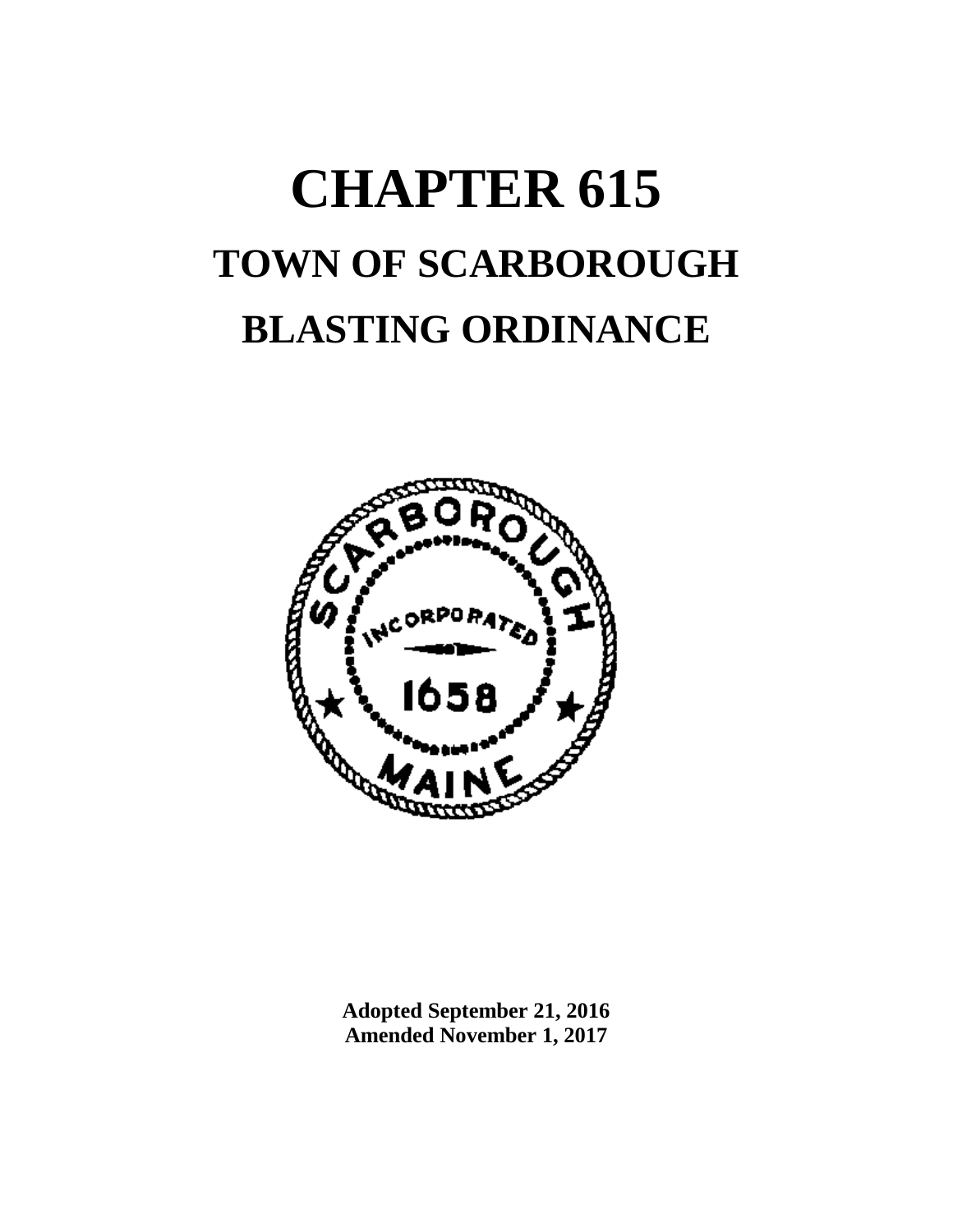# **Table of Contents**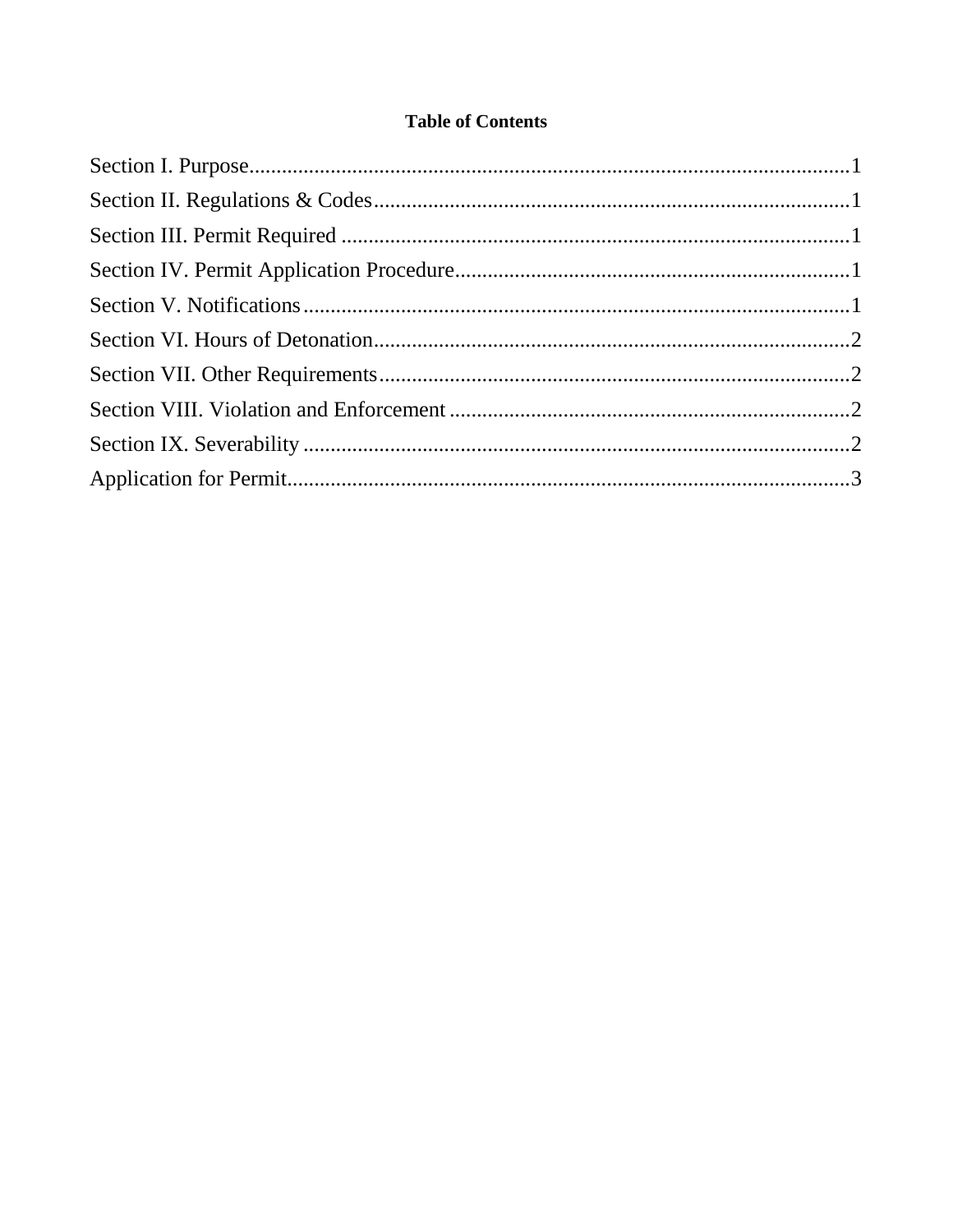# **CHAPTER 615 TOWN OF SCARBOROUGH BLASTING ORDINANCE Adopted September 21, 2016 Amended November 1, 2017**

#### **SECTION I. Purpose**

This ordinance recognizes the need for regulation of blasting within the Town of Scarborough to assure the safety of the blasting company employees, property owners, abutters, citizens, and visitors of the Town of Scarborough.

# **SECTION II. Regulations & Codes**

Blasting and transportation of explosives are regulated through laws, codes and standards including:

- a) NFPA 495 Explosive Materials Code
- b) Title 49 CFR, Federal Regulation for Transport
- c) Title 27 CFR, Part 181 Commerce in Explosives
- d) Title 25 Chapter 318 Explosives and Flammable liquids §2471
- e) Title 38, MRS § 490-Z (14)(H), Performance standard for quarries

## **SECTION III. Permit Required**

No person shall possess, store, arrange, or conduct blasting operations within the Town of Scarborough without holding a valid Blasting Permit issued by the Scarborough Fire Department.

# **SECTION IV. Permit Application Procedure**

Application for a Blasting Permit and request for an on-site inspection shall be made to the Scarborough Fire Department by the responsible party at least five (5) days prior to the blasting date as outlined below:

- a) Prior to applying for a Scarborough Fire Department Blasting Permit the applicant must have a valid State of Maine Explosives User Permit issued by the State Fire Marshal's office.
- b) At time of application the applicant must provide:
	- i. A valid certificate of liability insurance with a policy limit of not less than \$2,000,000 which includes a statement clearly indicating that blasting and use of explosives is covered under the policy.
	- ii. A scaled map denoting the general blasting location(s) and identifying all structures located within 500 feet of the blast area.
	- iii. A list of all properties within the 500 foot pre-blast survey and notification range including the address, owner's name, and a phone number.
	- iv. The proper fee as outlined in the current Town of Scarborough Schedule of License, Permit, and Application Fees.

# **SECTION V. Notifications**

All property owners within 500 feet must be notified either by phone, in person, or in writing, of the dates, approximate times, and estimated number of blasts that will occur.

i. Notification of property owners within 500 feet must be made no more than four (4) days prior to the blasting date.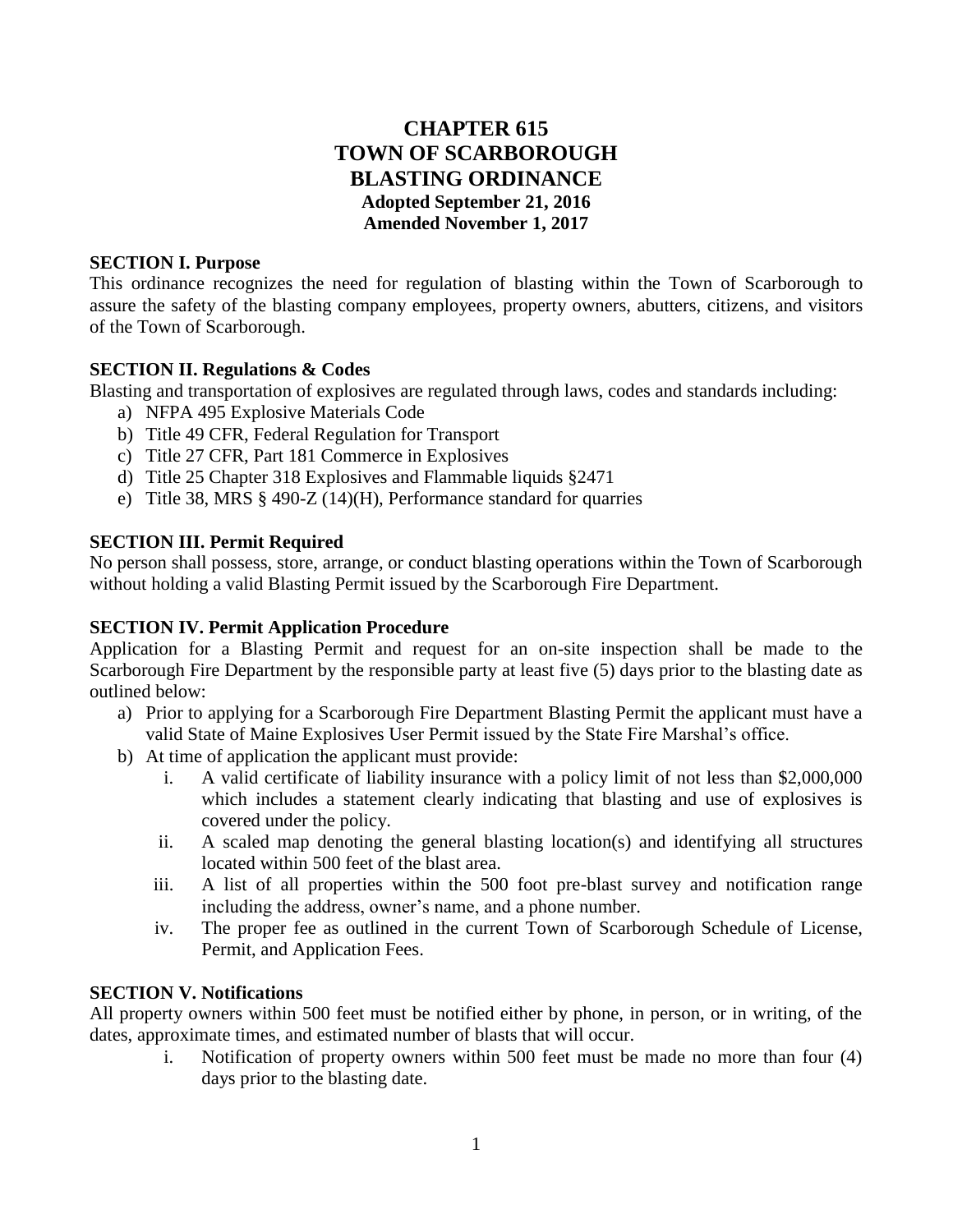- ii. A letter certifying that pre-blast surveys were offered to be conducted at each structure on a property located within 500 feet of the detonation point, and that oral and/or written notification has been made to all abutters within 500 feet must be sent to the Scarborough Fire Department prior to the issuance of the permit.
- iii. The applicant shall notify the Scarborough Public Safety Communications Center via phone (207-883-6361) before the first blast and after the last blast each day.
- iv. The applicant shall also sound the required warning horn prior to each blast as outlined in NFPA 495 Explosive Materials Code.

## **SECTION VI. Hours of Detonation**

Blasting must occur during daylight hours and no earlier than 8:00 AM or later than 6:00 PM. No blasting is allowed on Saturdays, Sundays and Town observed holidays. Production blasting may not occur more frequently than ten (10) times per day. There is no daily limit for micro or cushion blasts.

## **SECTION VII. Other Requirements**

a) A calibrated seismograph must be on-site and operating during all blasts. All data obtained from those measurements must be made available upon request by the Town of Scarborough. Seismograph data must be maintained for no less than six (6) years.

## **SECTION VIII. Violation and Enforcement**

- a) PENALTY FOR VIOLATION: Any person who violates the provisions of this Ordinance shall commit a civil violation punishable by a penalty of not less than One Hundred (\$100.00) Dollars per day or more than Two Thousand Five Hundred (\$2,500.00) per day as per Title 30- A M.R.S.A, Section 4452. Each day such violation occurs or continues to occur shall constitute a separate violation.
- b) PENALTY FOR WILLFUL VIOLATION: Any person who violates the provisions of this ordinance after having been informed by any officer, employee, or agent of the Town of Scarborough has conducted a willful violation of this ordinance and shall be fined the maximum daily amount of Two Thousand Five Hundred (\$2,500.00) Dollars.
- c) ENFORCEMENT. This Ordinance shall be enforced by the Town of Scarborough Police Department.
- d) INJUNCTION: In addition to any other remedies available at law or equity, the Town of Scarborough, acting through its Town Manager, may apply to any court of competent jurisdiction to enjoin any planned, anticipated or threatened violation of this Ordinance.

#### **SECTION IX. Severability**

In the event that any section, subsection or portion of this Ordinance shall be declared by any court of competent jurisdiction to be invalid for any reason, such decision shall not be deemed to affect the validity of any other section, subsection or portion of this Ordinance.